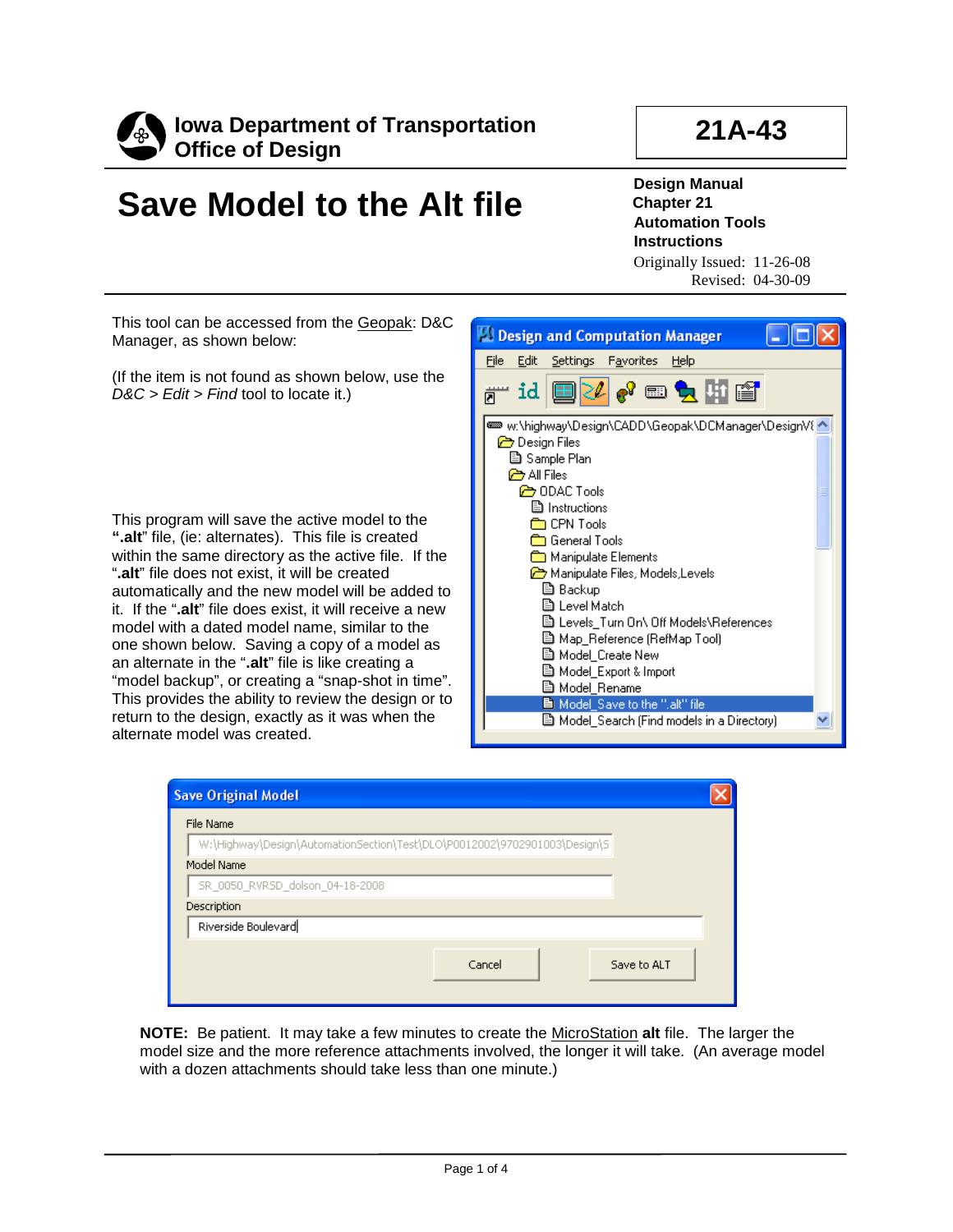While the program is creating the "**.alt**" file and/or model, the following "**Processing**" dialog will display, indicating the program is working.

 $\overline{\mathsf{x}}$ **Processing! Please Wait!** 

The **File Name** field displays the location of the ".alt" file. The **Model Name** field shows the name of the new model, including the "login name, time, and date" information. The **Description** field defaults to the description of the model in the active file, but should probably be revised to properly describe the version of the model being saved.

| <b>Save Original Model</b>                                                |  |
|---------------------------------------------------------------------------|--|
| File Name                                                                 |  |
| W:\Highway\Design\AutomationSection\Test\DLO\9701203099\Design\97012018.a |  |
| Model Name                                                                |  |
| ML_0050_012_dolson_04-23-2009                                             |  |
| Description                                                               |  |
| IA 12                                                                     |  |
| Cancel<br>Save to ALT                                                     |  |

The **Save to ALT** button saves the model to the ".alt" file and then ends the program.

The **Cancel** button ends the program.

After the file has been saved, the following dialog is displayed showing the name of the new model.

| <b>Save to ALT file</b> |                                                                        |  |  |
|-------------------------|------------------------------------------------------------------------|--|--|
|                         | The Model SR_0050_RVRSD_dolson_04-21-2008 At 7-26-26-AM Has been saved |  |  |
|                         | OК                                                                     |  |  |

*Click* **OK** to finish.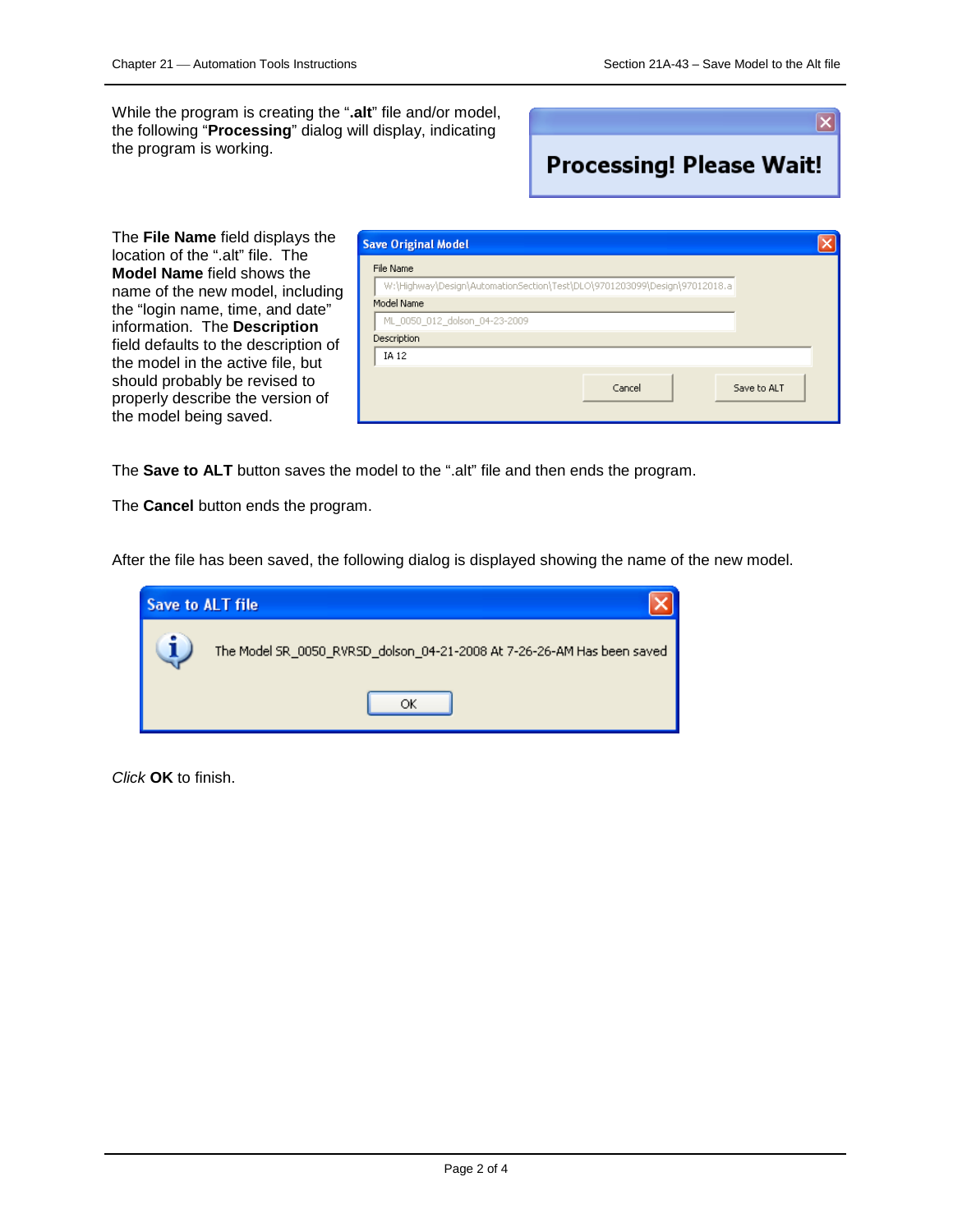To import a saved "**.alt**" model back in to a design file, select the **Import Models** icon from the **Models**  dialog, as shown below.

|      | <b>Models</b> |                             |             |   |
|------|---------------|-----------------------------|-------------|---|
|      | Ð<br>m        | نسسا                        |             |   |
| ype. |               | 2D/3D Name<br>Import models | Description | ⋇ |
| σ    | ⊔             | CellShape                   | MapShape    | √ |
| σ    |               | County Project Number       |             |   |
| σ    | 籘             | DET_0050_US_30              | Detour      | ↵ |
| σ    | ⊔             | MapShape                    | MapShape    | ✓ |
| σ    | ∟             | ML_0050_030                 | <b>TOW</b>  | √ |
| σ    | □             | ML_0050_30                  | Main Line   | √ |
| σ    | □             | ML_0100_US30                | Main Line   | √ |
|      |               |                             |             |   |

After the **Import Models** icon has been selected, the **Import Model From File** dialog will display, as shown below.

| <b>Import Model From File</b> |                                                                                                                                                                           |                               |
|-------------------------------|---------------------------------------------------------------------------------------------------------------------------------------------------------------------------|-------------------------------|
| Directory<br><b>File</b>      |                                                                                                                                                                           |                               |
| Files:                        | Directories:                                                                                                                                                              |                               |
| 08030069.alt                  | \Test\DL0\0803001004\Design\                                                                                                                                              |                               |
| 08030069.alt                  | erw∖<br><b>b</b> highway<br><b>P</b> Design<br>AutomationSection<br><b>P</b> Test<br>@ DLO<br>2 0803001004<br><b>Design</b><br><b>an</b> Input Files<br><b>on</b> projdbs | $\overline{\alpha}$<br>Cancel |
| List Files of Type:           | Drives:                                                                                                                                                                   | Help                          |
| *.alt                         | 早 W\\ntresource\[W]DataStor\<br>$\overline{\phantom{a}}$                                                                                                                  |                               |

Either *double-click* a file name selection, or *single-click* the file name, followed by *clicking* the **OK** button. This will display the **Select Models** dialog, as shown below.